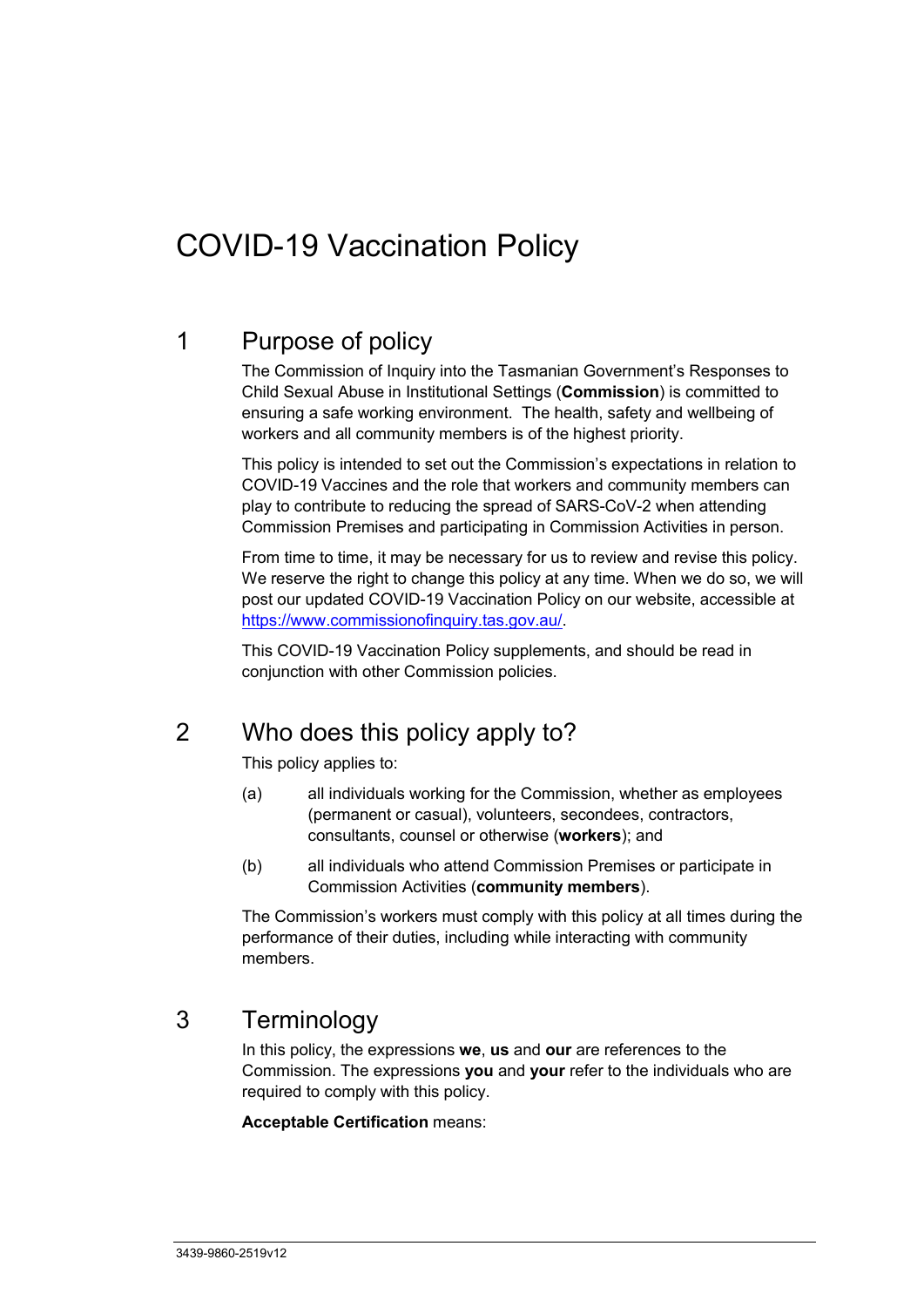- (a) a current COVID-19 digital certificate issued by Services Australia and displayed through the Medicare App, Check In TAS App or equivalent smartphone wallet, that states that the person is unable to receive a dose, or a further dose, of any COVID-19 vaccine that is available in Australia; or
- (b) a printed version of the COVID-19 digital certificate referred to in paragraph (a).

**Commission Activities** means Commission arranged, facilitated, or related hearings, meetings, events, functions or activities, both on and off Commission Premises, during or after ordinary working hours, including on weekends and non-workdays, that a worker or community member attends. This may include Commission hearings, stakeholder consultations, sessions with a Commissioner or meetings with or between Commission workers.

**Commission Premises** means any offices occupied by the Commission and its legal advisors.

**COVID-19 Vaccine** means a vaccine to protect a person against SARS-CoV-2 that has been registered or provisionally registered by the Therapeutic Goods Administration (**TGA**), or has been approved by a comparable overseas regulator, as determined by the TGA under regulation 16DA(3) of the *Therapeutic Goods Regulation 1990* (Cth).

**Fully Vaccinated** means having obtained the relevant manufacturer's recommended dosage of any COVID-19 Vaccine within the recommended timeframe, including any booster vaccine.

#### **Medical Contraindication** means:

- (a) one of the following contraindications to the administration of a COVID-19 Vaccine:
	- (i) previous anaphylaxis to a COVID-19 Vaccine or any component of a COVID-19 Vaccine, and a suitable alternative COVID-19 Vaccine is not available;
	- (ii) acute major medical illness;
	- (iii) severe adverse event attributed to a previous dose of a COVID-19 Vaccine without another identifiable cause, that has been reported to the Tasmanian Specialist Immunisation and Allergy Clinic and/or the Therapeutic Goods Administration and there is no suitable alternative COVID-19 Vaccine available; or
	- (iv) confirmed case of SARS-CoV-2 infection in the previous 6 months; or
- (b) a medical contraindication as defined by any applicable public health direction or order in the Australian State or Territory you are in.

**SARS-CoV-2** means severe acute respiratory syndrome coronavirus 2.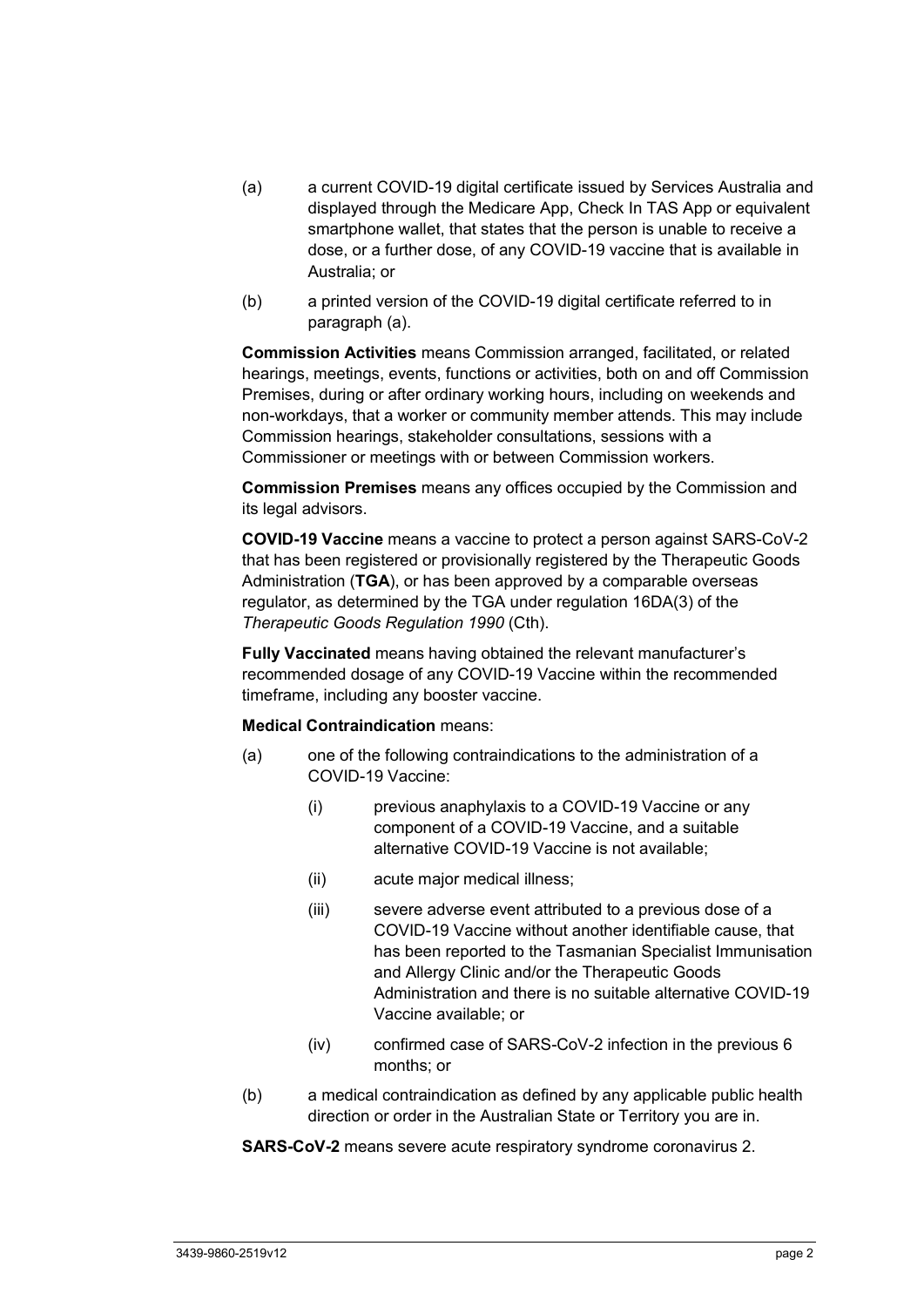## 4 What does this policy require you to do?

COVID-19 Vaccines play a vital role in supporting the health, safety and wellbeing of our workers, community members and the general public, and supports the Australian and State and Territory Government responses to the COVID-19 pandemic.

In accordance with the Commission's obligations under occupational health and safety legislation, the Commission requires all workers and community members to be Fully Vaccinated in order to attend Commission Premises or participate in Commission Activities **in person**.

Children under the age of 12 and two months are not required to be Fully Vaccinated in order to attend Commission Premises or participate in Commission Activities in person.

This requirement will be subject to ongoing risk assessment and review by the Commission.

If you are already required by law (e.g. a public health direction or order) to be Fully Vaccinated, you must do so in accordance with the terms of that law. For example, if a public health direction or order requires you to be Fully Vaccinated by a particular date, you must comply with that requirement.

The Commission deeply values the contribution and voices of all workers and community members and will seek to make alternative arrangements for those who cannot comply with this policy to participate in Commission Activities, where it is practical and safe to do so. For example, in the case of sessions with a Commissioner, this may include participation:

- (a) via a virtual or online platform; or
- (b) in an outdoor setting, involving physical distancing and/or mask wearing.

The Commission supports workers and community members in making informed choices concerning COVID-19 Vaccines. The Commission encourages all workers and community members to discuss vaccination with a registered medical practitioner, taking into account their personal circumstances.

#### **4.2 Notification to the Commission**

The Commission is committed to acting quickly when it becomes aware of suspected or confirmed cases of SARS-CoV-2 to support the health, safety and wellbeing of workers, community members and the general public, limit further exposure and contain any potential outbreaks.

Workers and community members must notify the Commission as soon as possible if:

(a) they attend Commission Premises or participated in Commission Activities in person during their infectious period (for example, if they subsequently test positive for SARS-CoV-2); or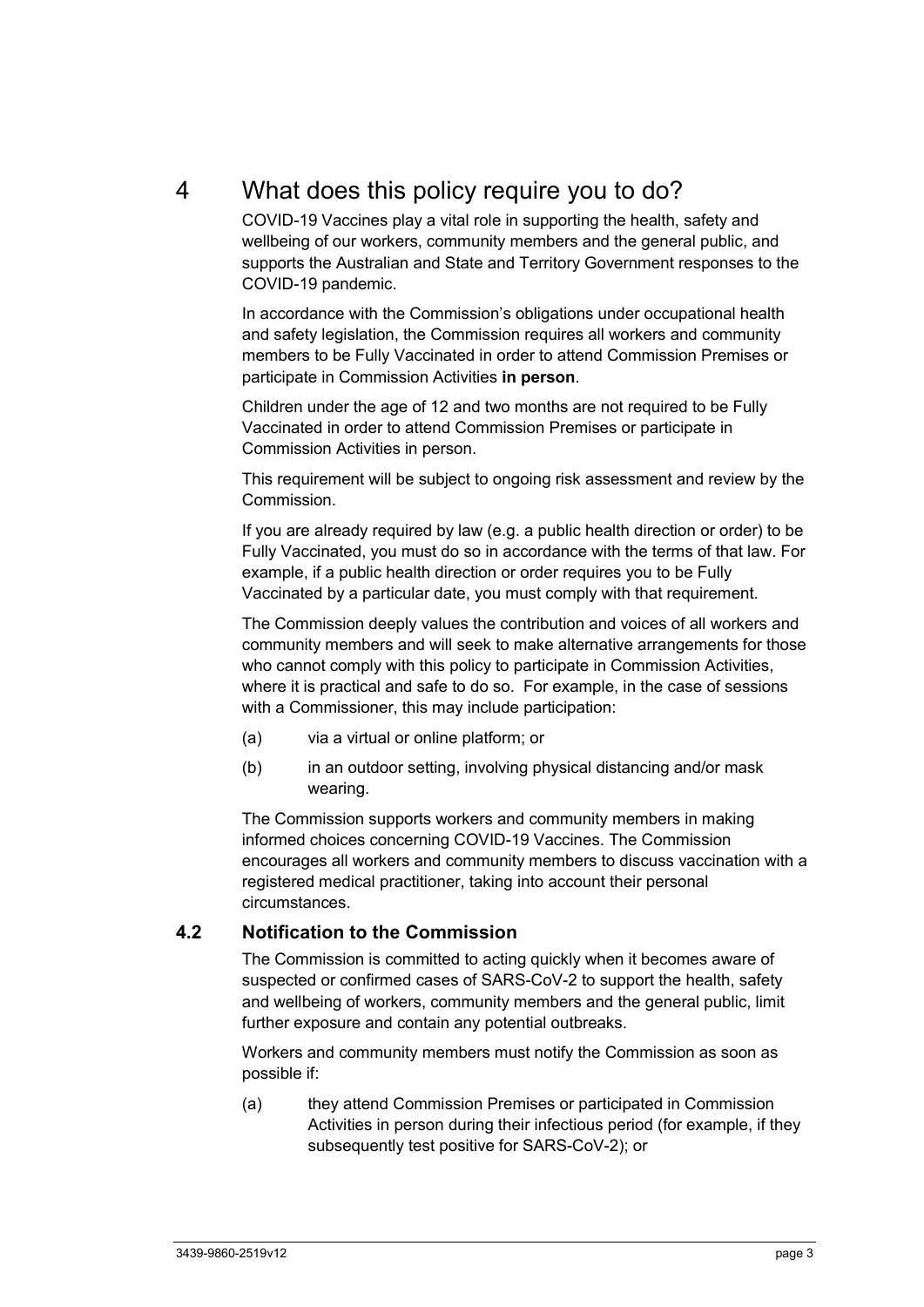(b) within 14 days of their exposure to a suspected or confirmed case of SARS-CoV-2 they attended Commission Premises or participated in Commission Activities in person.

Individuals should notify the Commission by contacting 1800 950 110 or contact@commissionofinquiry.tas.gov.au.

# 5 Exemption

The Commission understands that not all workers and community members will be able to receive a COVID-19 Vaccine. The Commission will provide an exemption to workers and community members who are required to be vaccinated under this policy or public health direction or orders but can provide evidence of a Medical Contraindication.

Any workers and community members who are required to be vaccinated but have a Medical Contraindication and who wish to attend Commission Premises or participate in Commission Activities in person will be required to provide Acceptable Certification of their Medical Contraindication to the Commission in advance in order to receive an exemption.

In order to ensure the health and safety of workers and community members on Commission Premises and at Commission Activities, persons granted an exemption (and in respect of whom the Commission is satisfied that attendance at the Commission Premises or participation in Commission Activities in person is appropriate) may be subject to additional health and safety control measures or may be required to participate remotely.

### 6 Evidence

Where a worker or community member is required to comply with this policy, or where they have requested an exemption, the Commission will request to sight evidence of being Fully Vaccinated or Acceptable Certification in support of granting an exemption.

Evidence of administration of a COVID-19 Vaccine may include:

- (a) a copy of a COVID-19 Digital Certificate (which can be obtained online through your MyGov account or via the Express Plus Medicare mobile app);
- (b) a medical certificate from a registered medical practitioner confirming that you have received an Approved Vaccine; or
- (c) a COVID-19 'vaccine passport' or other equivalent document issued by a government agency, which is intended to provide proof of the holder's COVID-19 vaccination status.

The purpose of seeking this information is to: